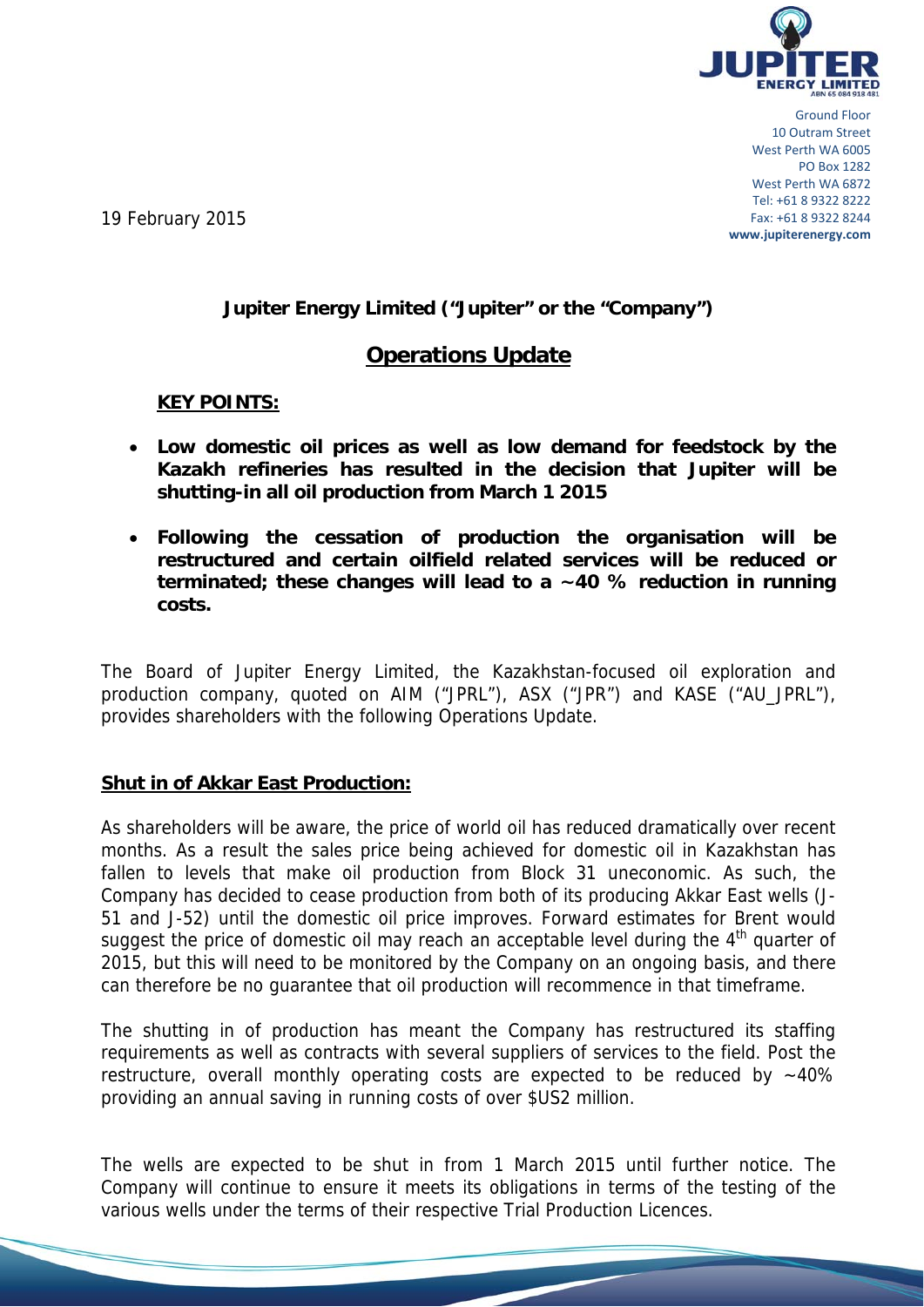## **Other Cost Reductions:**

The level of staffing within the Aktau office has also been reviewed to reflect the reduced level of activity and a number of the finance, administration and operations staff will either leave the Company or accept part time roles as of March 1 2015.

In addition, the Directors of the Company have already agreed to defer their Directors' Fees until such time that the Company has an improved cashflow.

#### **Other Approvals:**

The application to renew the Trial Production Licence for the J-50 well remains on hold and it is expected that the matter will remain unresolved for a further few months.

Whilst the shut in of production means the delay in the Trial Production Licence extension is not impacting revenues, the Company is focused on resolving the allocation of Akkar North reserves as soon as possible.

The Company continues to progress an application for a land extension in the North East of the licence area and it is expected that an Addendum confirming this extension will be signed with the Kazakh Ministry of Energy in the coming weeks.

#### **Well 19:**

The drilling of well 19 remains on schedule and the well is currently at 3068m with mud logs indicating that vertical depth has been reached. Wireline logs are currently being run.

Assuming the results of logging indicate the expected prospectivity of the Triassic horizon, the well will be cased and put onto a limited production test before being shut in. There will be a requirement for some field staff to be engaged during March to oversee this work.

Whilst the well could be put onto Trial Production immediately, the Board believes that, like wells J-51 and J-52, the current price of domestic oil would make production from this well uneconomic.

The Company will provide a further update on well 19 in due course.

#### **Funding:**

Any cost savings will be offset in the short term by the cost of restructuring the Company and accordingly, as previously reported, the Company requires raising additional capital during Q1 2015. Progress is being made in terms of various sources of funding and the Company will provide a further update as soon as it is appropriate to do so.